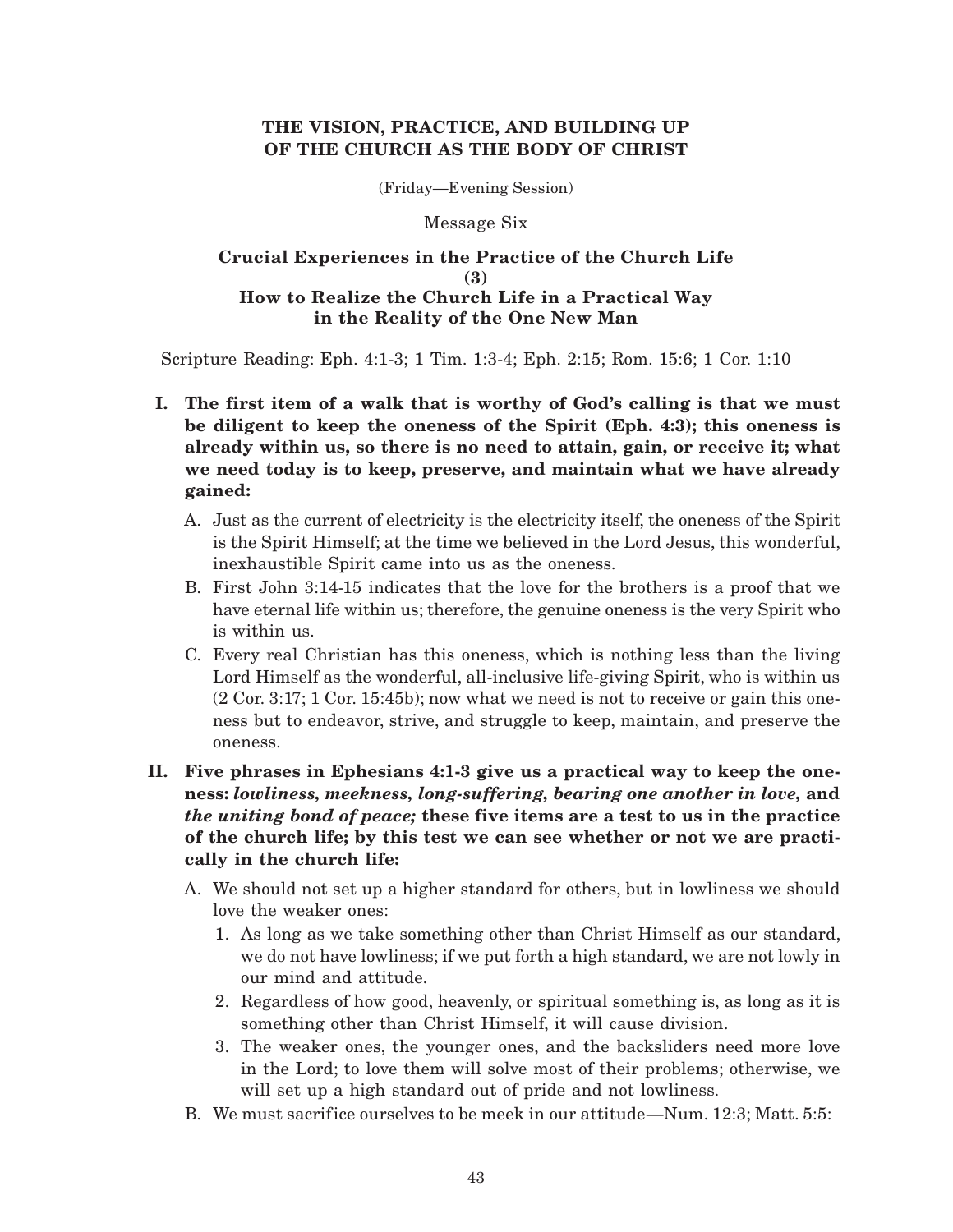- 1. The Greek word for *meekness* implies mildness, gentleness, and unselfishness.
- 2. Meekness is a matter of an unselfish attitude that is mild and gentle, never argues for oneself, and never makes an excuse for oneself—cf. 2 Chron. 1:10; Col. 2:2-3; Phil. 4:5; Num. 12:3.
- 3. In order to be meek, we must sacrifice ourselves, regardless of how we are treated; in the church life we must not have a harsh, hard, or cruel attitude.
- 4. In order to have the proper attitude, we must not be selfish; unselfishness produces meekness, mildness, and gentleness.
- 5. In many local churches the problems come mostly from wrong, careless, cold, and harsh attitudes; Satan always uses careless attitudes to attack the church—Eph. 6:16.
- 6. In order to have the church life, we need to learn that it is very fine, not rough; according to the type, the church is a corporate meal offering, a cake, made of fine flour—Lev. 2:1-5; 1 Cor. 10:17.
- C. To be long-suffering is to endure mistreatment; to be long-suffering is mainly related to our spoken word:
	- 1. A brother may wrong us, but for the Lord's glory and for the sake of the church life, we should not speak a word about it; to utter, express, and talk about everything that happens to us requires no long-suffering or patience.
	- 2. If we see the leading brothers quarreling, we may immediately go and relate this to another brother, but if we have learned the lesson, for the Lord's glory and for the sake of His church we will not say a word.
	- 3. If we learn to keep our words in such a proper way, we will realize the true meaning of the word *suffering* in the church life.
	- 4. Immediately after a message is given, we may begin to criticize the speaker, but if we have learned the lesson, we will say nothing negative about the ministry, despite what we feel about it, for the sake of the practice of the church life; our mouths will be under the control of the Holy Spirit.
	- 5. Our speech and our conversation damage the church more than anything else; once a story is secondhand, it begins to change, and eventually it can become a great exaggeration; this is always the case with rumors.
	- 6. In order to learn the lesson of long-suffering, we need to experience the suffering of restricting our mouth and stopping our tongue; we may see and hear many things, but we should not speak a word without the anointing and leading of the Holy Spirit so that the church life will be kept from damage.
- D. In order to bear one another in love, we need to fight against suspicion and fear in the church life:
	- 1. Instead of suspicion and fear, we should have only love; love should prevail in the church life; love is the most excellent way for us to be anything or do anything in the church life—12:31b.
	- 2. To have suspicion toward a brother means that our love is gone; then after suspicion, fear will follow; 1 John 4:18 says, "There is no fear in love, but perfect love casts out fear."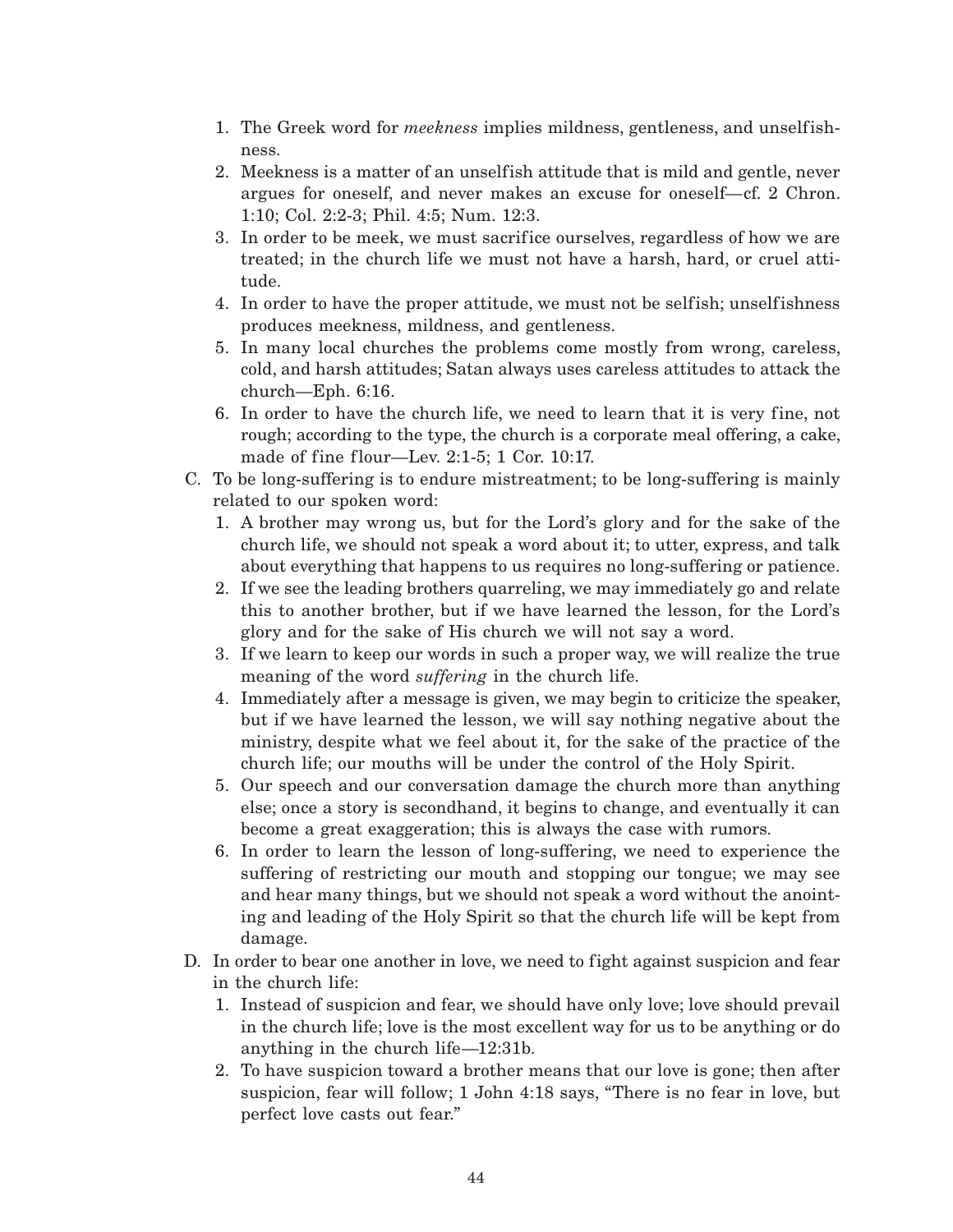- 3. It is always a temptation to know others' attitude toward us, how they consider us, and what is being said about us; in order to realize the church life, we must reject this temptation—cf. Eccl. 7:21-22.
- E. We need to be diligent to keep the oneness of the Spirit in the uniting bond of peace:
	- 1. If we have peace only with God and not with all the brothers, we have lost the church life.
	- 2. The church life is tested by the peace we have, not only vertically with God but also horizontally with all the brothers.
	- 3. We should not be over-related or under-related to anyone; the uniting bond of peace is the balanced relatedness in the church.

# **III. We need to consider** *one new man* **in Ephesians 2:15 together with** *one mouth* **in Romans 15:6 and** *speak the same thing* **in 1 Corinthians 1:10:**

- A. For the church as the one new man, we all need to take Christ as our person in the matter of speaking—Matt. 12:34-37; Eph. 3:17a; John 7:16-18; 8:28, 38a; 12:49-50; 14:10.
- B. The entire Bible has one mouth and speaks the same thing—Heb. 1:1-2a.
- C. In today's Christianity there are many mouths, each speaking a different thing; this is the pitiful situation of every preacher wanting to speak his own thing and thinking it a shame to speak what others have spoken—Gen. 11:7, 9.
- D. In the past there were too many mouths because there were too many persons.
- E. In the one new man there is one mouth to speak the same thing—Rom. 15:6; 1 Cor. 1:10.
- F. There is only one new man, and the one new man has only one person, so the one new man speaks with one mouth and says the same thing.
- G. *With one accord* and *with one mouth* (Rom 15:6) mean that even though we are many and all are speaking, we all *speak the same thing* (1 Cor. 1:10):
	- 1. The church is the one new man with only one person—Christ—and this person controls our speaking; thus, whatever He speaks is surely *the same thing.*
	- 2. When we are about to speak, we need to resolve a basic question: in this matter of speaking, am I the person or is Christ the person?
	- 3. If in our speaking we do not take ourselves as the person but allow Christ to be the person, then there will be one mouth, and everyone will speak the same thing.
- H. In the one new man there is only one person, and only this person has the freedom to speak—Matt. 17:5:
	- 1. In the one new man there is no freedom for us to speak our own things.
	- 2. The Lord Jesus has the absolute freedom to speak, and our natural man has absolutely no freedom to speak.
- I. Although we are many and come from many places, we all have one mouth, and we all speak the same thing; this is because we all are the one new man having only one person—Eph. 2:15; 4:22-24; 3:17a; Rom. 15:6; 1 Cor. 1:10.
- J. If we hold Christ as the Head (acknowledging that only He is the Head and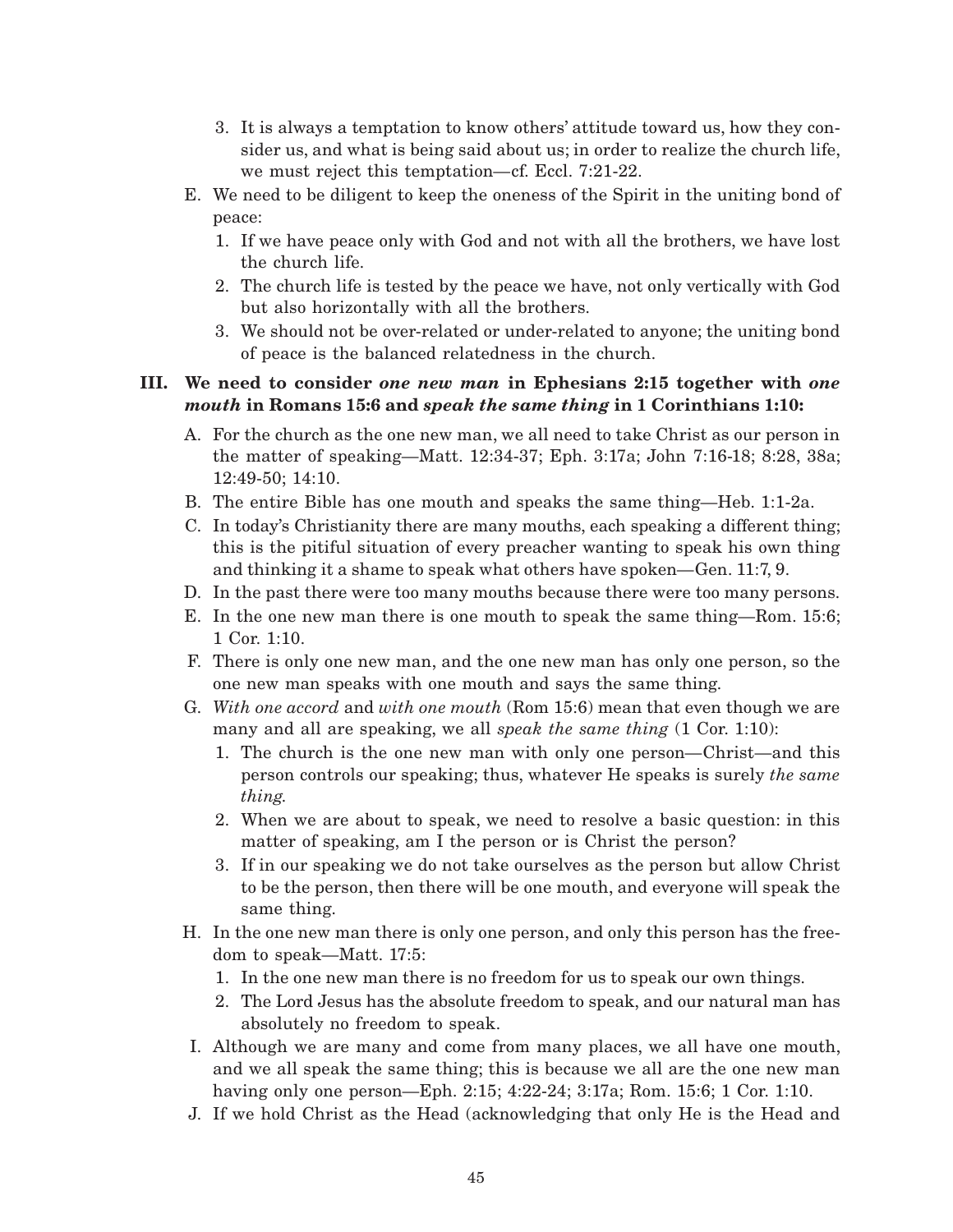coming absolutely under His authority), we cannot have different interpretations of Scripture—1 Tim. 1:3-4; Col. 2:19:

- 1. Differences arise when someone is not holding the Head, because Christ cannot possibly say one thing to one member and something else to another.
- 2. Christ is the unique authority in the Body; the place of all the members is to hold the Head and to acknowledge Him as the unique and supreme authority in all things.
- K. Only one kind of ministry builds up and never divides—this is the unique ministry of God's economy—1 Tim. 1:3-4:
	- 1. "Human pride always likes to make the self different from others. You may speak one thing, but I would never speak what you speak because of my pride. I want to speak something different from what you speak, something new and something better. This is the self, and this is fleshly pride" (*The Divine Economy*, p. 124).
	- 2. The only way that we can be preserved in the eternal oneness for the one new man is to teach the same thing, the economy of God—Rom. 15:6.

### **Excerpts from the Ministry:**

#### **IN THE NEW MAN THERE BEING ONLY ONE MOUTH**

The Body is a matter of being members one of another, but for the new man the requirements are even more than what the Body requires. For many years I read Romans 15:6, which says, "That with one accord you may with one mouth glorify… God." I felt that I did not understand this word. How could so many Christians come together and have only one mouth? I did not understand it at that time. One day, however, I saw that the church is one new man. How many mouths does a man have? He has one. Not only are we all members one of another, but we also all speak with one mouth. Do you see how much is required of us? It is already restricting enough to be members one of another, and now even when we speak, we all have to have one mouth. This is not my word; it is Paul's word. How many mouths does the one new man have? One. Then who is the mouth? If you say that Christ is the mouth, you are too transcendent. In order to resolve this matter, you must see that there is only one new man with only one person. In the whole body there is only one mouth, but who controls this mouth? It is the person who controls the mouth.

The church is not merely the Body but also the one new man. The Body needs Christ as its life, whereas the new man needs Christ as his person. When you want to speak, when I want to speak, when any one of us wants to speak, we must resolve the basic question: who is the person that is speaking here? If you are the person, you have your own mouth. If I am the person, I have my own mouth. Thus, you have your mouth, and I have my mouth; therefore, there are two mouths. When each one is a person individually and each one speaks his own matters, we have many mouths. This is a society or a denomination, and this is the condition of today's degraded Christianity. In the Lord's recovery, however, the church is the Body, and the church is the one new man. The Body has Christ as life, and the new man has Christ as a person. When you speak, it is not you who are the person; when I speak, neither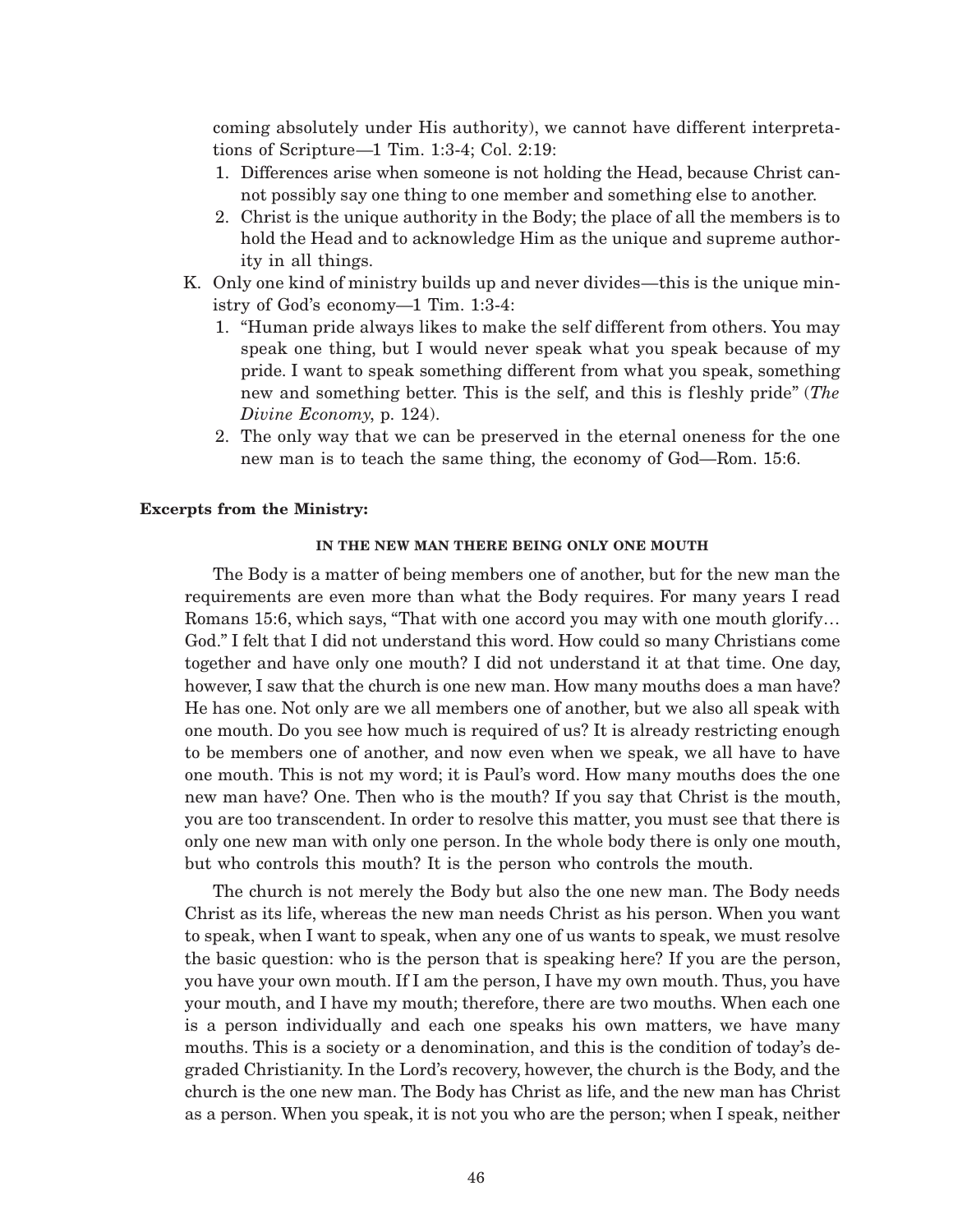is it I. When anyone speaks, it is Christ who is the person. What is the result? The result is that there is only one mouth.

This is why in 1 Corinthians 1:10 Paul says that all "speak the same thing." This verse greatly bothered me many years ago. I thought, "How could all Christians speak the same thing?" It seemed to me that this was impossible, but one day I understood. The church is the one new man with only one person, and this person controls our speaking, so whatever He speaks is surely "the same thing" that we all speak as the new man.

Many preachers and pastors in today's Christianity are all their own persons, all have their own mouths, and all speak their own things. Therefore, they have many mouths, each speaking a different thing. However, the church is not like this. The church is the one new man with Christ as his person. Whenever the brothers and sisters are about to speak something, they do not take themselves as the person; instead, they allow Christ to be the person. You let Christ be your person when you speak, and I let Christ be my person when I speak. Eventually, everyone speaks the same thing.

Consider the Bible. The Old and New Testaments contain sixty-six books written by more than forty different authors in many different places over a period of fifteen or sixteen hundred years. The first book, Genesis, was written about 1500 B.C., while the last book, Revelation, was written after A.D. 90. Do they all have one mouth? Do they all speak the same thing? The entire Bible has one mouth and speaks the same thing, even though it was written over a long period of time by many different people in many different places. Now you can understand what it means to have one mouth speaking the same thing. In the East, in the West, in the United States, in Germany, in Great Britain, in Japan, and in Korea, we can have many people speaking, but all have one mouth and say one thing. Although we are many and we come from many places, all of us have one mouth, and we all speak the same thing. This is because we all are the one new man having only one person.

Dear brothers and sisters, what I have fellowshipped with you here is something that I know. Many times I wanted to speak, but I checked within, asking myself, "Is it I who want to speak, or is it the Lord?" In other words, in the matter of speaking, is the Lord the person, or am I the person? If it is I, there will be a problem; if it is the Lord, there will be no problem. If I allow the Lord to be the person, He is the One who speaks; then two months later, if you allow the Lord to be the person, you will speak the same thing that I have spoken. We have one mouth speaking the same thing.

In Christianity today you see a pitiful condition because every preacher wants to speak his own thing, and he thinks it is a shame to speak what others have spoken. Thus, you speak your thing, and he speaks his; sometimes someone will use something from someone else's speaking, but he will do it secretly. This has actually happened in America. Fifteen years ago, before the Lord's recovery went to the United States, almost no one spoke about the human spirit and transformation, but now these have become common terms. There are also some people who used our materials to study the book of Romans, and after they finished their studies and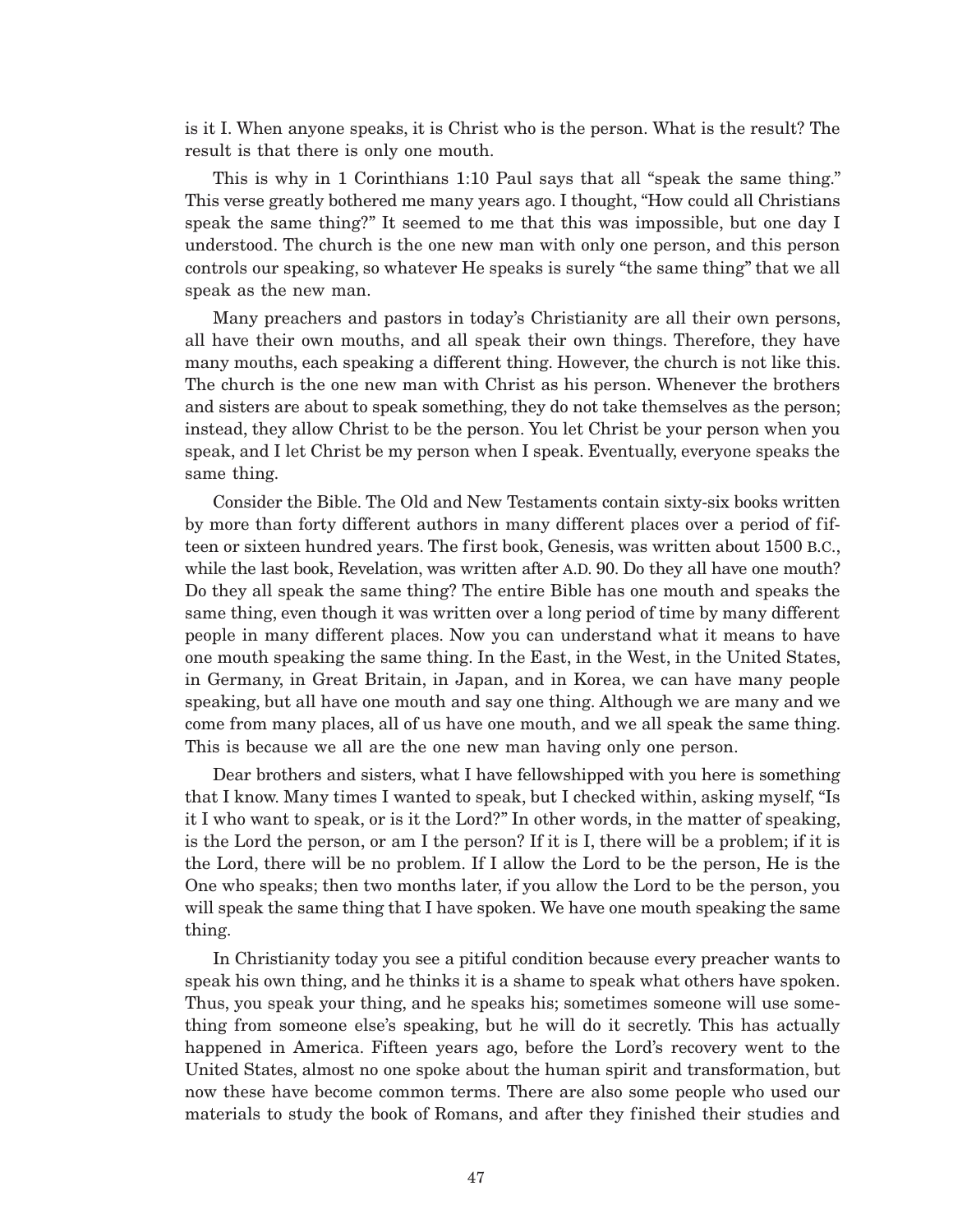printed them, they said that they discovered these things themselves through their own study. This is not proper.

There is, however, another condition in which people blindly follow others: I speak whatever you speak, and you speak whatever I speak. In this way we make a show to everyone that we all have only one mouth and that we speak the same thing. You must see that in neither case is the condition right. We do not want the condition in Christianity, nor do we want a condition of blindly following others. We want a condition in which the one new man speaks. There is only one new man, and this one new man has only one person, so the one new man speaks with one mouth and says the same thing.

#### **THERE BEING NO FREEDOM TO SPEAK OUR OWN THINGS IN THE NEW MAN**

In the new man there is no freedom to speak your own things. This is more limiting and restricting than being members one of another. Everyone knows that what limits you the most is the matter of speaking. If I cannot say this or that—whatever I like—then I am very much restricted, but if I can say whatever I want, then I am very free. However, in the church, in the Body of Christ, and especially in the new man, neither your natural man nor my natural man has freedom of speech. This is because we ourselves are not the persons. In the one new man there is only one person. Only this person has the freedom to speak, and our natural man has absolutely no freedom of speech. The Lord has the absolute freedom to speak, and I absolutely have no freedom to speak. We cannot allow the natural man to speak; we definitely must not allow it. Only the one person should speak.

You have to consider *one mouth* in Romans 15:6 and *speak the same thing* in 1 Corinthians 1:10 together with *one new man* in Ephesians 2:15. Otherwise, you will never understand the first two verses. You may wonder how the entire church can have only one mouth and how millions of members can speak the same thing. Humanly speaking, this is absolutely impossible. However, we must see that in Romans 15, Paul is speaking of a local church. In a local church there must be only one mouth. Here in Taipei there should be only one mouth. There should also be only one mouth in the churches in Southeast Asia. This is because there is only one person. In the past you had too many mouths because you had too many persons. When there are many persons, there are many ideas; when there are many ideas, there are many opinions, but we thank the Lord that now there is one mouth and one person here. There are no policemen here; each of us is absolutely free, but on the other hand, you have absolutely no freedom because within you there is another person. You may be about to speak, but something "pinches" you from within, telling you not to say anything. All you can say is, "Thank the Lord!" When you want to speak again, the Lord pinches you again, so you simply say Amen! If the Lord did not pinch this one and that one, I tell you, the brothers and sisters would most certainly quarrel when they come together.

There are many people in the church in Taipei, but there is no quarreling. The reason is that for many years they have had the grace to take Christ as their person. It is not I speaking, nor is it you speaking, nor is it he speaking, nor is it the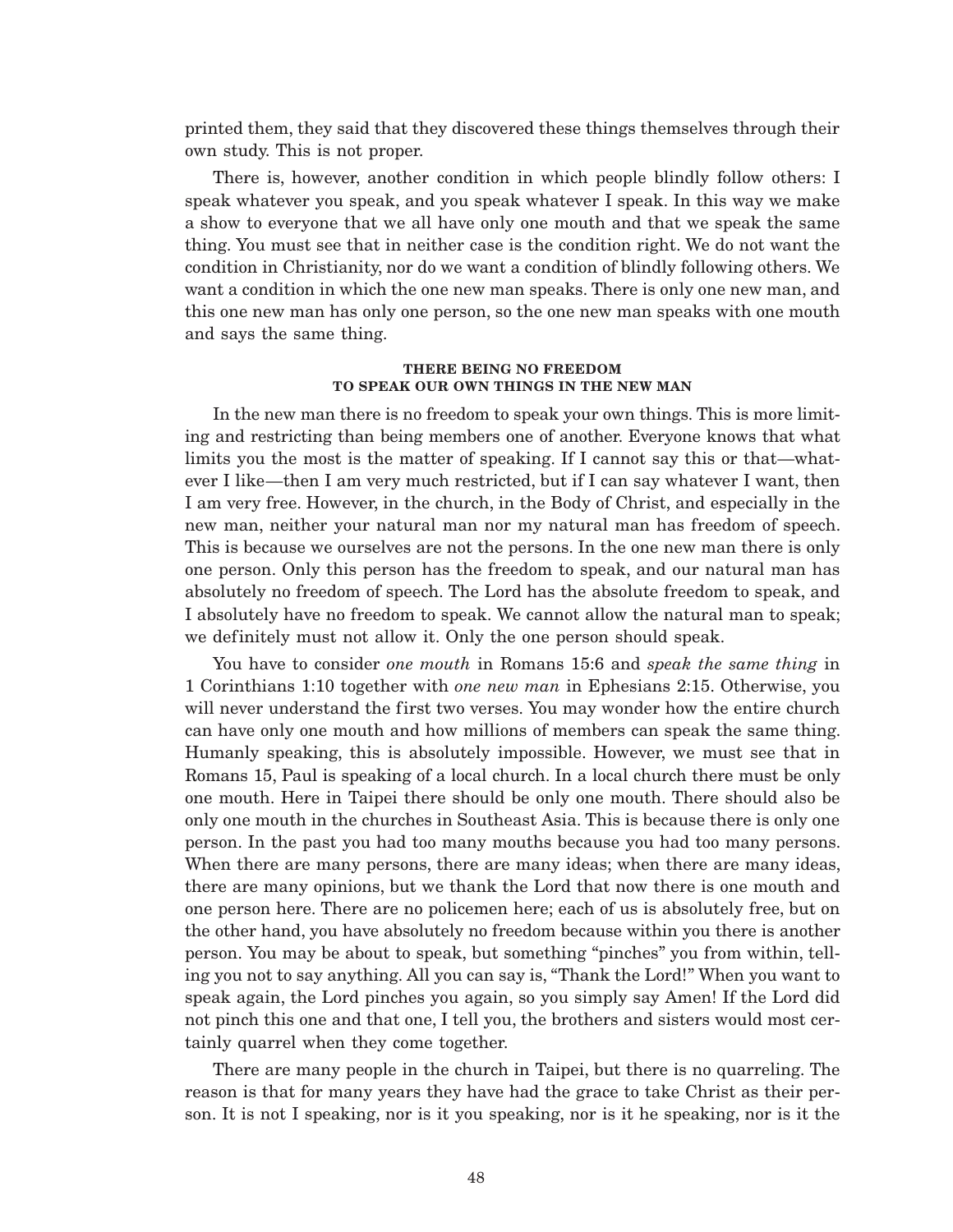brothers speaking, nor is it the sisters speaking; instead, everyone says, "Lord, You speak!"

Do not think that the reason we do not speak is because we were born with only half a lip. No, rather it seems that we were born with eight lips. Many years ago, however, when I was young, I made those careful calculations. It was not up to me to be a man, but if I am a man, then I must be a Christian; if I am going to be a Christian, then I must be one according to the Bible; if I am going to live according to the Bible, then I will be "chained." Hence, many times at critical moments I did not say anything. Why? Because the person within me did not speak. I am not the person; Christ is. We should take Christ not only to be our life but also to be our person. We should not only eat His riches to take them in and assimilate them into our being; we should also allow Him to be our person.

### **TOGETHER TAKING CHRIST AS THE PERSON IN THE NEW MAN**

If you visit Christianity throughout all the world, you will not hear the phrase *taking Christ as the person.* This matter, however, is truly in the Bible because the church is the new man. Today this new man needs a person, and who is this person? It is Christ Himself. How do we know this? It is because Ephesians 3:17 says, "That Christ may make His home in your hearts." If Christ wants to make His home in our heart, does this not mean that He wants to be the person there? When you live in a house and make it your home, then you become the person of that house. Ephesians says more clearly than the other books that we must let Christ make His home in our heart, and this is because He wants to be the person in us.

This, however, does not mean that He is in you as your person, He is in me as my person, and He is in another one as his person. This is an improper understanding. I tell you that He is in all of us as one person. The person in you is the person who is in me. We all have only one person. Who is this person? This person is Christ.

Brothers and sisters, in the last days of this age, before the Lord will be able to return, we must see the Body and the new man. When we come to the end of the Bible, in Revelation 22, the Spirit and the bride appear. At the end the new man is a bride. The church's experience in Christ definitely must arrive at this stage. First it is the Body, then it is the new man, and finally it is the bride. It is not as some say in Christianity, that the believers will be gathered into one place, and the Lord will change them instantly into His bride. Instead, today we must receive grace to see the Body, to see the new man, and finally to see the bride.

### **THE BODY BEING FOR MOVING, AND THE NEW MAN BEING FOR LIVING**

We still have not arrived at the highest point in our vision because our knowledge of the Body is insufficient, our knowledge of the new man is not enough, and also our knowledge of the bride is very limited. Nevertheless, I hope that we can see something concerning the Body and the new man. The Body is a matter of life, and the new man is a matter of person. The Body is for moving; it is an instrument for action. Thus, it was in one Body that the Lord Jesus reconciled both the Jewish and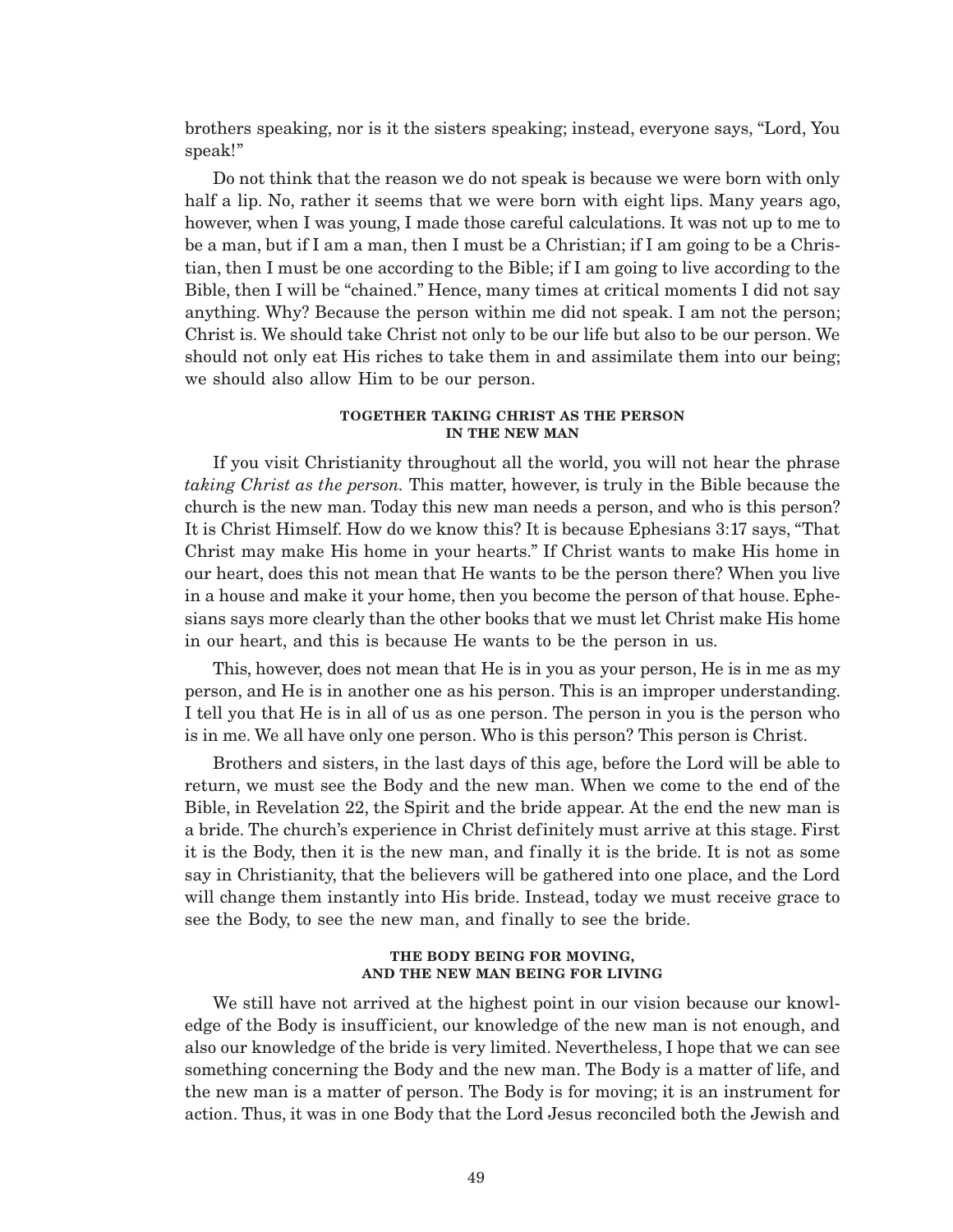Gentile believers to God. This reconciliation is a Body matter. In the past we thought that when you were saved, you were reconciled to God, and when I was saved, I was reconciled to God. In other words, we thought that we were individually saved and individually reconciled to God. This is an erroneous concept. We must see that we who were far off and separated from God were reconciled to God not individually but in a corporate instrument. What is this instrument? This instrument is the Body of Christ. In one Body both the Jewish believers and the Gentile believers have been reconciled to God. This shows us that the Body is an instrument used by Christ.

When we move, we move in our body. For example, when I came downstairs today, I did it in my body. As I speak to you now, I am doing it in my body. If I were not in my body, there would be no way for me to speak. All my actions are in my body. My body is an instrument for different actions. When the church preaches the gospel, this is an action, and this action is in the Body and is carried out by the Body. Our body is an instrument for moving. Our life needs to increase and grow in order that our body might be healthy and strong enough to meet the need of our moving.

Then what about the new man? The new man is not for moving; the new man is for decision making and for living. As a human being you may not move at all, but you still must live. The Body is for moving, and the new man is for living. Concerning the new man, Ephesians 4:24 says that it was created according to God in righteousness and holiness. Righteousness and holiness are conditions of our living. Thus, living is entirely a matter of the new man. The new man is for living, and eighty to ninety percent of our living is in making decisions. Therefore, you can see two things: the church as the Body is for moving, and the church as the new man is for living by making decisions. On the one hand, the church is the Body of Christ, and we take Christ as our life to act, to work, and to bear responsibilities. On the other hand, the church is the new man, and we take Christ as our person to make plans and to decide on how we should live. Whether it is the Body or the new man, whether in working and moving or in living and deciding, everything is corporate; nothing is individual. You must see that your living today is the living of the new man, a corporate living, and your decisions are corporate decisions and not your personal decisions. For example, you may be trying to decide and to conclude whether you should open a factory or become an educator. There is a kind of living here. If you see that you are a part in the new man, you will not want to decide by yourself as the person. You will want to take Christ as your person together with all the other parts in the new man. At this time, when you are about to make a decision concerning your human life, you will not take yourself as the person; rather, you will take Christ as your person in the new man to make the decision. When you live your life by taking Christ as your person, your living will be the living of the new man.

The living of the new man has two characteristics: one is righteousness and the other is holiness. Righteousness is according to God's ways, and holiness is according to God's nature. When all the things in your living, whether great or small, are exactly the same in their nature as God's nature and exactly the same in their ways as God's ways, then there is holiness and righteousness. However, this kind of living